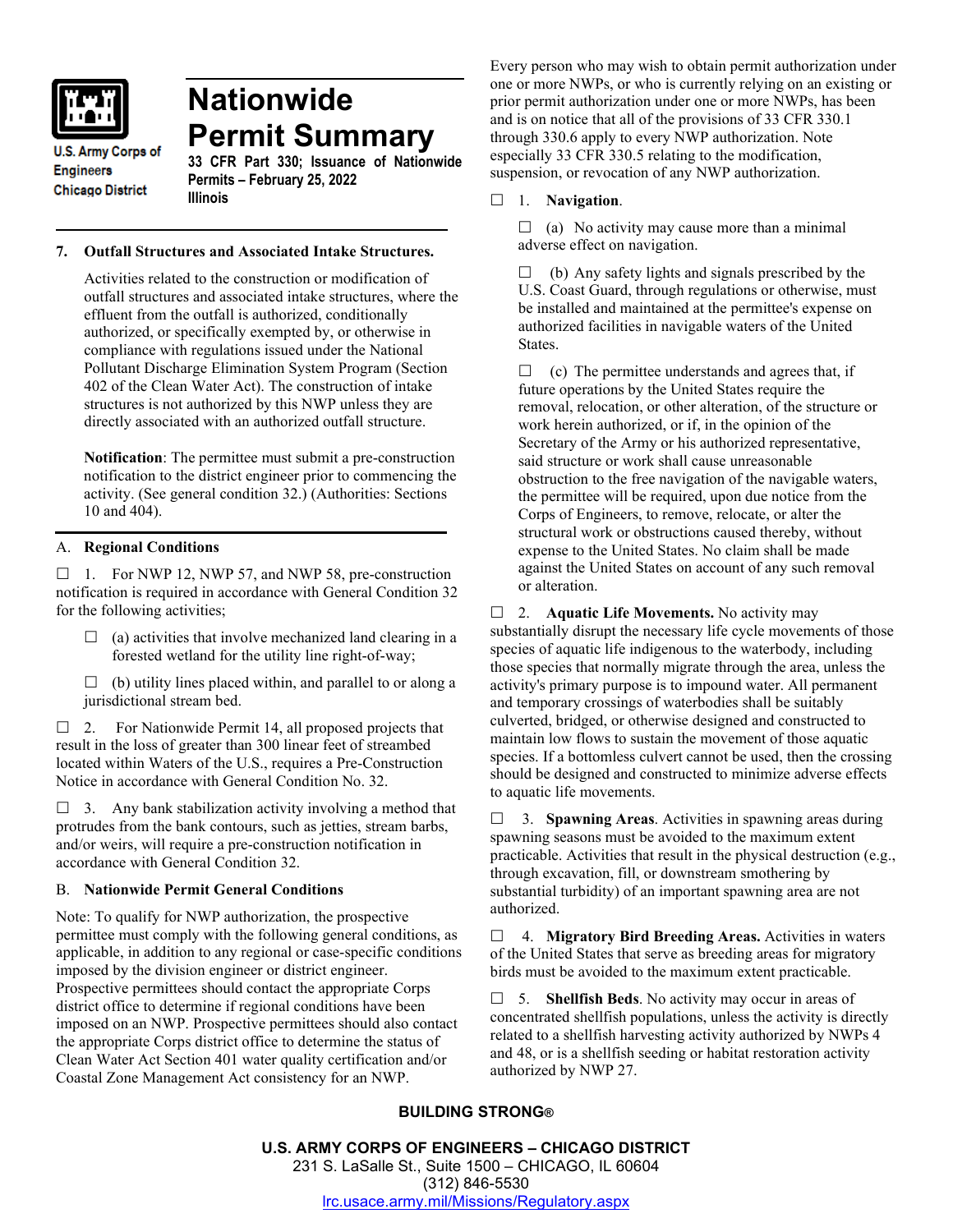6. **Suitable Material**. No activity may use unsuitable material (e.g., trash, debris, car bodies, asphalt, etc.). Material used for construction or discharged must be free from toxic pollutants in toxic amounts (see section 307 of the Clean Water Act).

 7. **Water Supply Intakes**. No activity may occur in the proximity of a public water supply intake, except where the activity is for the repair or improvement of public water supply intake structures or adjacent bank stabilization.

 8. **Adverse Effects from Impoundments**. If the activity creates an impoundment of water, adverse effects to the aquatic system due to accelerating the passage of water, and/or restricting its flow must be minimized to the maximum extent practicable.

 9. **Management of Water Flows**. To the maximum extent practicable, the pre-construction course, condition, capacity, and location of open waters must be maintained for each activity, including stream channelization, storm water management activities, and temporary and permanent road crossings, except as provided below. The activity must be constructed to withstand expected high flows. The activity must not restrict or impede the passage of normal or high flows, unless the primary purpose of the activity is to impound water or manage high flows. The activity may alter the pre-construction course, condition, capacity, and location of open waters if it benefits the aquatic environment (e.g., stream restoration or relocation activities).

 10. **Fills Within 100-Year Floodplains**. The activity must comply with applicable FEMA-approved state or local floodplain management requirements.

□ 11. **Equipment**. Heavy equipment working in wetlands or mudflats must be placed on mats, or other measures must be taken to minimize soil disturbance.

 12. **Soil Erosion and Sediment Controls**. Appropriate soil erosion and sediment controls must be used and maintained in effective operating condition during construction, and all exposed soil and other fills, as well as any work below the ordinary high water mark or high tide line, must be permanently stabilized at the earliest practicable date. Permittees are encouraged to perform work within waters of the United States during periods of low-flow or no-flow, or during low tides.

 13. **Removal of Temporary Fills**. Temporary structures must be removed, to the maximum extent practicable, after their use has been discontinued. Temporary fills must be removed in their entirety and the affected areas returned to pre-construction elevations. The affected areas must be revegetated, as appropriate.

 14. **Proper Maintenance**. Any authorized structure or fill shall be properly maintained, including maintenance to ensure public safety and compliance with applicable NWP general conditions, as well as any activity-specific conditions added by the district engineer to an NWP authorization.

 15. **Single and Complete Project**. The activity must be a single and complete project. The same NWP cannot be used more than once for the same single and complete project.

#### 16. **Wild and Scenic Rivers**.

 $\Box$  (a) No NWP activity may occur in a component of the National Wild and Scenic River System, or in a river officially designated by Congress as a "study river" for possible inclusion in the system while the river is in an official study status, unless the appropriate Federal agency with direct management responsibility for such river, has determined in writing that the proposed activity will not adversely affect the Wild and Scenic River designation or study status.

 $\Box$  (b) If a proposed NWP activity will occur in a component of the National Wild and Scenic River System, or in a river officially designated by Congress as a "study river" for possible inclusion in the system while the river is in an official study status, the permittee must submit a preconstruction notification (see general condition 32). The district engineer will coordinate the PCN with the Federal agency with direct management responsibility for that river. Permittees shall not begin the NWP activity until notified by the district engineer that the Federal agency with direct management responsibility for that river has determined in writing that the proposed NWP activity will not adversely affect the Wild and Scenic River designation or study status.

 $\Box$  (c) Information on Wild and Scenic Rivers may be obtained from the appropriate Federal land management agency responsible for the designated Wild and Scenic River or study river (e.g., National Park Service, U.S. Forest Service, Bureau of Land Management, U.S. Fish and Wildlife Service). Information on these rivers is also available at: http://www.rivers.gov/.

□ 17. **Tribal Rights**. No activity or its operation may impair reserved tribal rights, including, but not limited to, reserved water rights and treaty fishing and hunting rights.

## 18. **Endangered Species**.

 $\Box$  (a) No activity is authorized under any NWP which is likely to directly or indirectly jeopardize the continued existence of a threatened or endangered species or a species proposed for such designation, as identified under the Federal Endangered Species Act (ESA), or which will directly or indirectly destroy or adversely modify the critical habitat of such species. No activity is authorized under any NWP which "may affect" a listed species or critical habitat, unless ESA section 7 consultation addressing the consequences of the proposed activity on listed species or critical habitat has been completed. See 50 CFR 402.02 for the definition of "effects of the action" for the purposes of ESA section 7 consultation, as well as 50 CFR 402.17, which provides further explanation under ESA section 7 regarding "activities that are reasonably certain to occur" and "consequences caused by the proposed action."

 $\Box$  (b) Federal agencies should follow their own procedures for complying with the requirements of the ESA (see 33 CFR 330.4 $(f)(1)$ ). If pre-construction notification is required for the proposed activity, the Federal permittee must provide the district engineer with the appropriate documentation to demonstrate compliance with those requirements.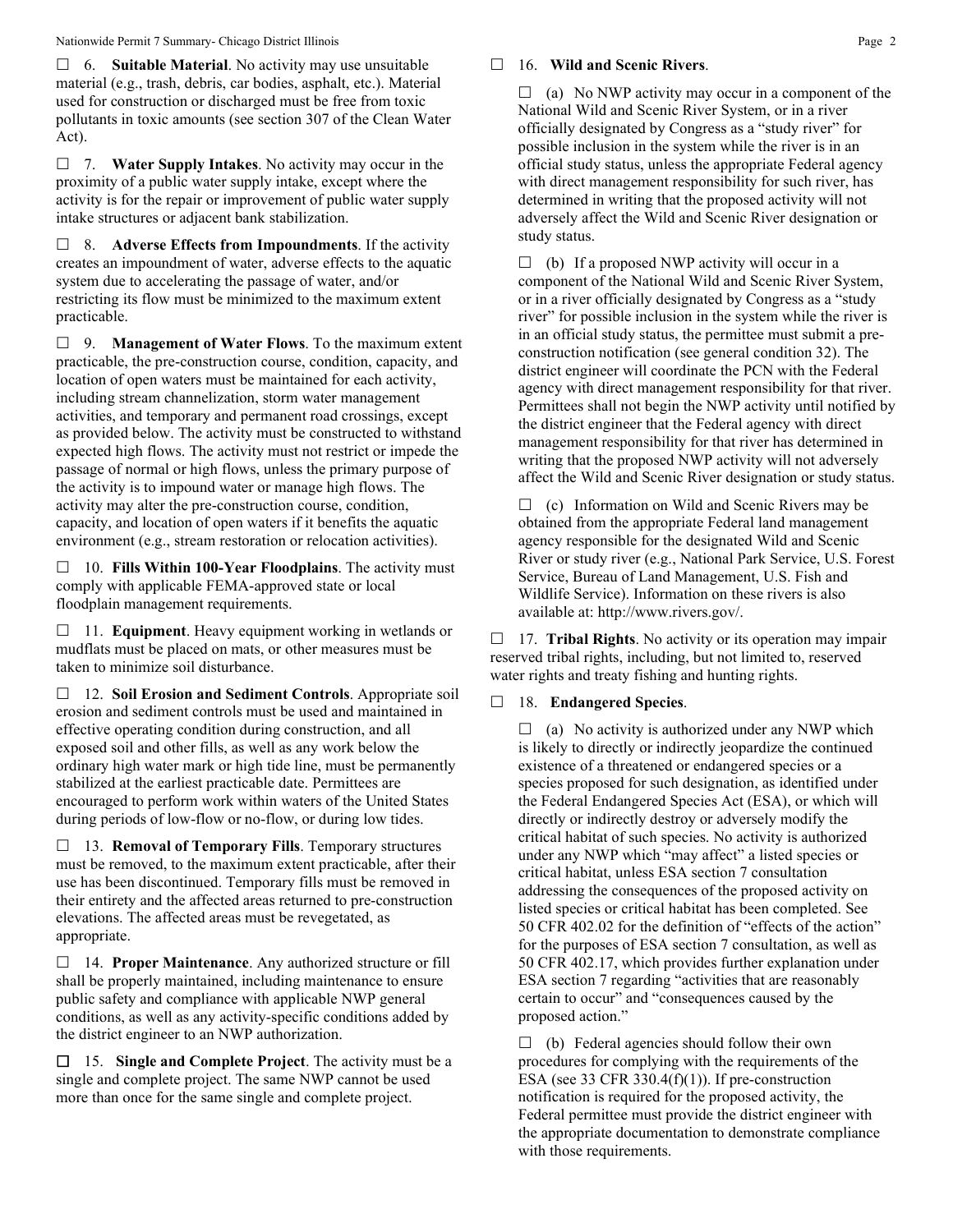The district engineer will verify that the appropriate documentation has been submitted. If the appropriate documentation has not been submitted, additional ESA section 7 consultation may be necessary for the activity and the respective federal agency would be responsible for fulfilling its obligation under section 7 of the ESA.

 $\Box$  (c) Non-federal permittees must submit a preconstruction notification to the district engineer if any listed species (or species proposed for listing) or designated critical habitat (or critical habitat proposed such designation) might be affected or is in the vicinity of the activity, or if the activity is located in designated critical habitat or critical habitat proposed for such designation, and shall not begin work on the activity until notified by the district engineer that the requirements of the ESA have been satisfied and that the activity is authorized. For activities that might affect Federally-listed endangered or threatened species (or species proposed for listing) or designated critical habitat (or critical habitat proposed for such designation), the pre-construction notification must include the name(s) of the endangered or threatened species (or species proposed for listing) that might be affected by the proposed activity or that utilize the designated critical habitat (or critical habitat proposed for such designation) that might be affected by the proposed activity. The district engineer will determine whether the proposed activity "may affect" or will have "no effect" to listed species and designated critical habitat and will notify the non-Federal applicant of the Corps' determination within 45 days of receipt of a complete preconstruction notification. For activities where the non-Federal applicant has identified listed species (or species proposed for listing) or designated critical habitat (or critical habitat proposed for such designation) that might be affected or is in the vicinity of the activity, and has so notified the Corps, the applicant shall not begin work until the Corps has provided notification that the proposed activity will have "no effect" on listed species (or species proposed for listing or designated critical habitat (or critical habitat proposed for such designation), or until ESA section 7 consultation or conference has been completed. If the non-Federal applicant has not heard back from the Corps within 45 days, the applicant must still wait for notification from the Corps.

 $\Box$  (d) As a result of formal or informal consultation with the FWS or NMFS the district engineer may add species-specific permit conditions to the NWPs.

 $\Box$  (e) Authorization of an activity by an NWP does not authorize the "take" of a threatened or endangered species as defined under the ESA. In the absence of separate authorization (e.g., an ESA Section 10 Permit, a Biological Opinion with "incidental take" provisions, etc.) from the FWS or the NMFS, the Endangered Species Act prohibits any person subject to the jurisdiction of the United States to take a listed species, where "take" means to harass, harm, pursue, hunt, shoot, wound, kill, trap, capture, or collect, or to attempt to engage in any such conduct. The word "harm" in the definition of "take" means an act which actually kills or injures wildlife. Such an act may include significant habitat modification or degradation where it actually kills or injures wildlife by

significantly impairing essential behavioral patterns, including breeding, feeding or sheltering.

 $\Box$  (f) If the non-federal permittee has a valid ESA section  $10(a)(1)(B)$  incidental take permit with an approved Habitat Conservation Plan for a project or a group of projects that includes the proposed NWP activity, the non-federal applicant should provide a copy of that ESA section  $10(a)(1)(B)$  permit with the PCN required by paragraph (c) of this general condition. The district engineer will coordinate with the agency that issued the ESA section  $10(a)(1)(B)$  permit to determine whether the proposed NWP activity and the associated incidental take were considered in the internal ESA section 7 consultation conducted for the ESA section  $10(a)(1)(B)$  permit. If that coordination results in concurrence from the agency that the proposed NWP activity and the associated incidental take were considered in the internal ESA section 7 consultation for the ESA section  $10(a)(1)(B)$  permit, the district engineer does not need to conduct a separate ESA section 7 consultation for the proposed NWP activity. The district engineer will notify the non-federal applicant within 45 days of receipt of a complete pre-construction notification whether the ESA section  $10(a)(1)(B)$  permit covers the proposed NWP activity or whether additional ESA section 7 consultation is required.

 $\Box$  (g) Information on the location of threatened and endangered species and their critical habitat can be obtained directly from the offices of the FWS and NMFS or their world wide web pages at http://www.fws.gov/ or http://www.fws.gov/ipac and http://www.nmfs.noaa.gov/pr/species/esa/ respectively.

 19. **Migratory Birds and Bald and Golden Eagles**. The permittee is responsible for ensuring that an action authorized by NWP complies with the Migratory Bird Treaty Act and the Bald and Golden Eagle Protection Act. The permittee is responsible for contacting the appropriate local office of the U.S. Fish and Wildlife Service to determine what measures, if any, are necessary or appropriate to reduce adverse effects to migratory birds or eagles, including whether "incidental take" permits are necessary and available under the Migratory Bird Treaty Act or Bald and Golden Eagle Protection Act for a particular activity.

#### 20. **Historic Properties**.

 $\Box$  (a) No activity is authorized under any NWP which may have the potential to cause effects to properties listed, or eligible for listing, in the National Register of Historic Places until the requirements of Section 106 of the National Historic Preservation Act (NHPA) have been satisfied.

 $\Box$  (b) Federal permittees should follow their own procedures for complying with the requirements of section 106 of the National Historic Preservation Act (see 33 CFR 330.4(g)(1)). If pre-construction notification is required for the proposed NWP activity, the Federal permittee must provide the district engineer with the appropriate documentation to demonstrate compliance with those requirements. The district engineer will verify that the appropriate documentation has been submitted.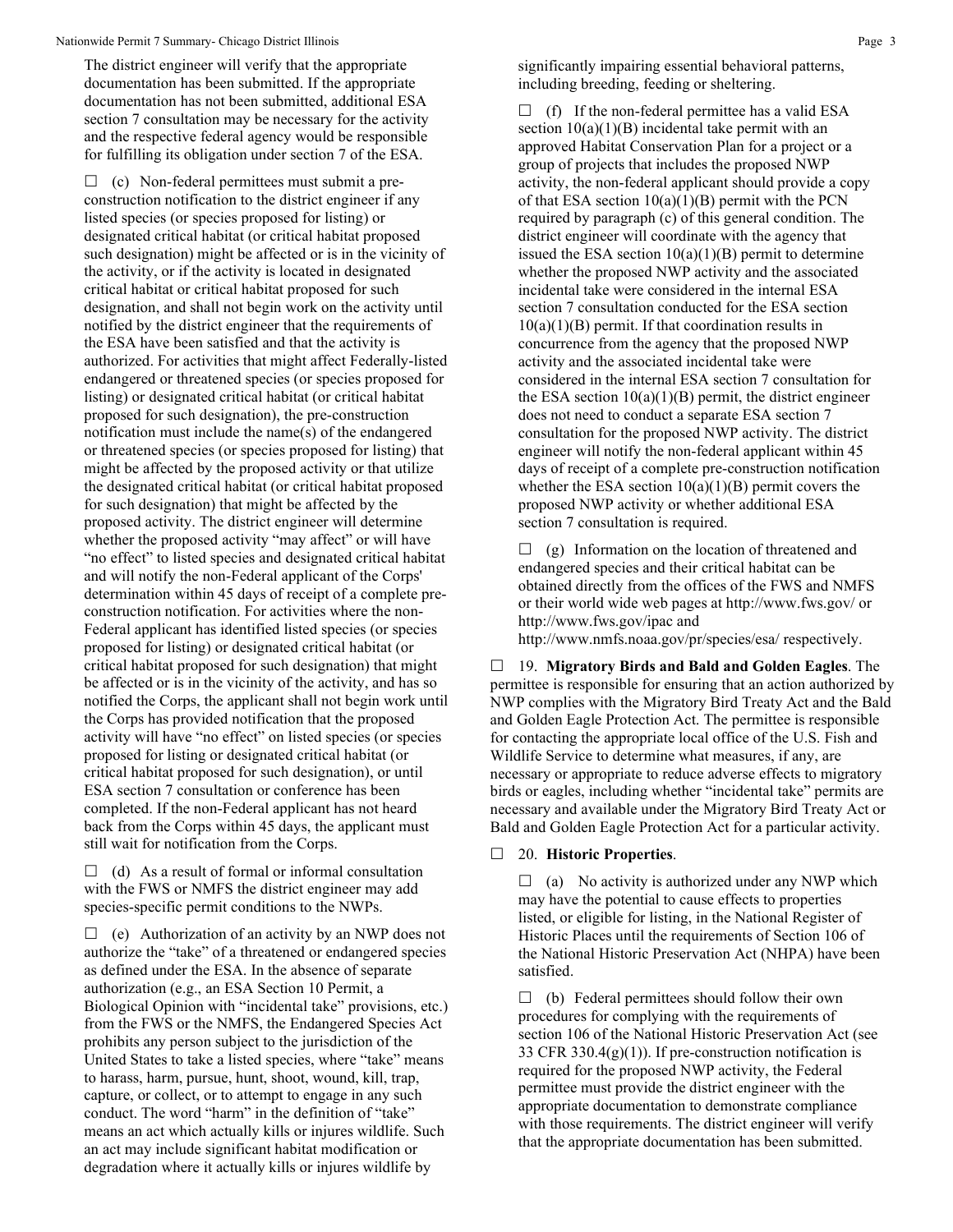If the appropriate documentation is not submitted, then additional consultation under section 106 may be necessary. The respective federal agency is responsible for fulfilling its obligation to comply with section 106.

 $\Box$  (c) Non-federal permittees must submit a preconstruction notification to the district engineer if the NWP activity might have the potential to cause effects to any historic properties listed on, determined to be eligible for listing on, or potentially eligible for listing on the National Register of Historic Places, including previously unidentified properties. For such activities, the preconstruction notification must state which historic properties might have the potential to be affected by the proposed NWP activity or include a vicinity map indicating the location of the historic properties or the potential for the presence of historic properties. Assistance regarding information on the location of, or potential for, the presence of historic properties can be sought from the State Historic Preservation Officer, Tribal Historic Preservation Officer, or designated tribal representative, as appropriate, and the National Register of Historic Places (see 33 CFR 330.4(g)). When reviewing pre-construction notifications, district engineers will comply with the current procedures for addressing the requirements of section 106 of the National Historic Preservation Act. The district engineer shall make a reasonable and good faith effort to carry out appropriate identification efforts commensurate with potential impacts, which may include background research, consultation, oral history interviews, sample field investigation, and/or field survey. Based on the information submitted in the PCN and these identification efforts, the district engineer shall determine whether the proposed NWP activity has the potential to cause effects on the historic properties. Section 106 consultation is not required when the district engineer determines that the activity does not have the potential to cause effects on historic properties (see 36 CFR 800.3(a)). Section 106 consultation is required when the district engineer determines that the activity has the potential to cause effects on historic properties. The district engineer will conduct consultation with consulting parties identified under 36 CFR 800.2(c) when he or she makes any of the following effect determinations for the purposes of section 106 of the NHPA: No historic properties affected, no adverse effect, or adverse effect.

 $\Box$  (d) Where the non-Federal applicant has identified historic properties on which the proposed NWP activity might have the potential to cause effects and has so notified the Corps, the non-Federal applicant shall not begin the activity until notified by the district engineer either that the activity has no potential to cause effects to historic properties or that NHPA section 106 consultation has been completed. For non-federal permittees, the district engineer will notify the prospective permittee within 45 days of receipt of a complete pre-construction notification whether NHPA section 106 consultation is required. If NHPA section 106 consultation is required, the district engineer will notify the non-Federal applicant that he or she cannot begin the activity until section 106 consultation is completed. If the non-Federal applicant

has not heard back from the Corps within 45 days, the applicant must still wait for notification from the Corps.

 $\Box$  (e) Prospective permittees should be aware that section 110k of the NHPA (54 U.S.C. 306113) prevents the Corps from granting a permit or other assistance to an applicant who, with intent to avoid the requirements of section 106 of the NHPA, has intentionally significantly adversely affected a historic property to which the permit would relate, or having legal power to prevent it, allowed such significant adverse effect to occur, unless the Corps, after consultation with the Advisory Council on Historic Preservation (ACHP), determines that circumstances justify granting such assistance despite the adverse effect created or permitted by the applicant. If circumstances justify granting the assistance, the Corps is required to notify the ACHP and provide documentation specifying the circumstances, the degree of damage to the integrity of any historic properties affected, and proposed mitigation. This documentation must include any views obtained from the applicant, SHPO/THPO, appropriate Indian tribes if the undertaking occurs on or affects historic properties on tribal lands or affects properties of interest to those tribes, and other parties known to have a legitimate interest in the impacts to the permitted activity on historic properties.

 21. **Discovery of Previously Unknown Remains and Artifacts**. Permittees that discover any previously unknown historic, cultural or archeological remains and artifacts while accomplishing the activity authorized by NWP, they must immediately notify the district engineer of what they have found, and to the maximum extent practicable, avoid construction activities that may affect the remains and artifacts until the required coordination has been completed. The district engineer will initiate the Federal, Tribal, and state coordination required to determine if the items or remains warrant a recovery effort or if the site is eligible for listing in the National Register of Historic Places.

 22. **Designated Critical Resource Waters**. Critical resource waters include, NOAA-managed marine sanctuaries and marine monuments, and National Estuarine Research Reserves. The district engineer may designate, after notice and opportunity for public comment, additional waters officially designated by a state as having particular environmental or ecological significance, such as outstanding national resource waters or state natural heritage sites. The district engineer may also designate additional critical resource waters after notice and opportunity for public comment.

 $\Box$  (a) Discharges of dredged or fill material into waters of the United States are not authorized by NWPs 7, 12, 14, 16, 17, 21, 29, 31, 35, 39, 40, 42, 43, 44, 49, 50, 51, 52, 57, and 58 for any activity within, or directly affecting, critical resource waters, including wetlands adjacent to such waters.

 $\Box$  (b) For NWPs 3, 8, 10, 13, 15, 18, 19, 22, 23, 25, 27, 28, 30, 33, 34, 36, 37, 38, and 54, notification is required in accordance with general condition 32, for any activity proposed by permittees in the designated critical resource waters including wetlands adjacent to those waters.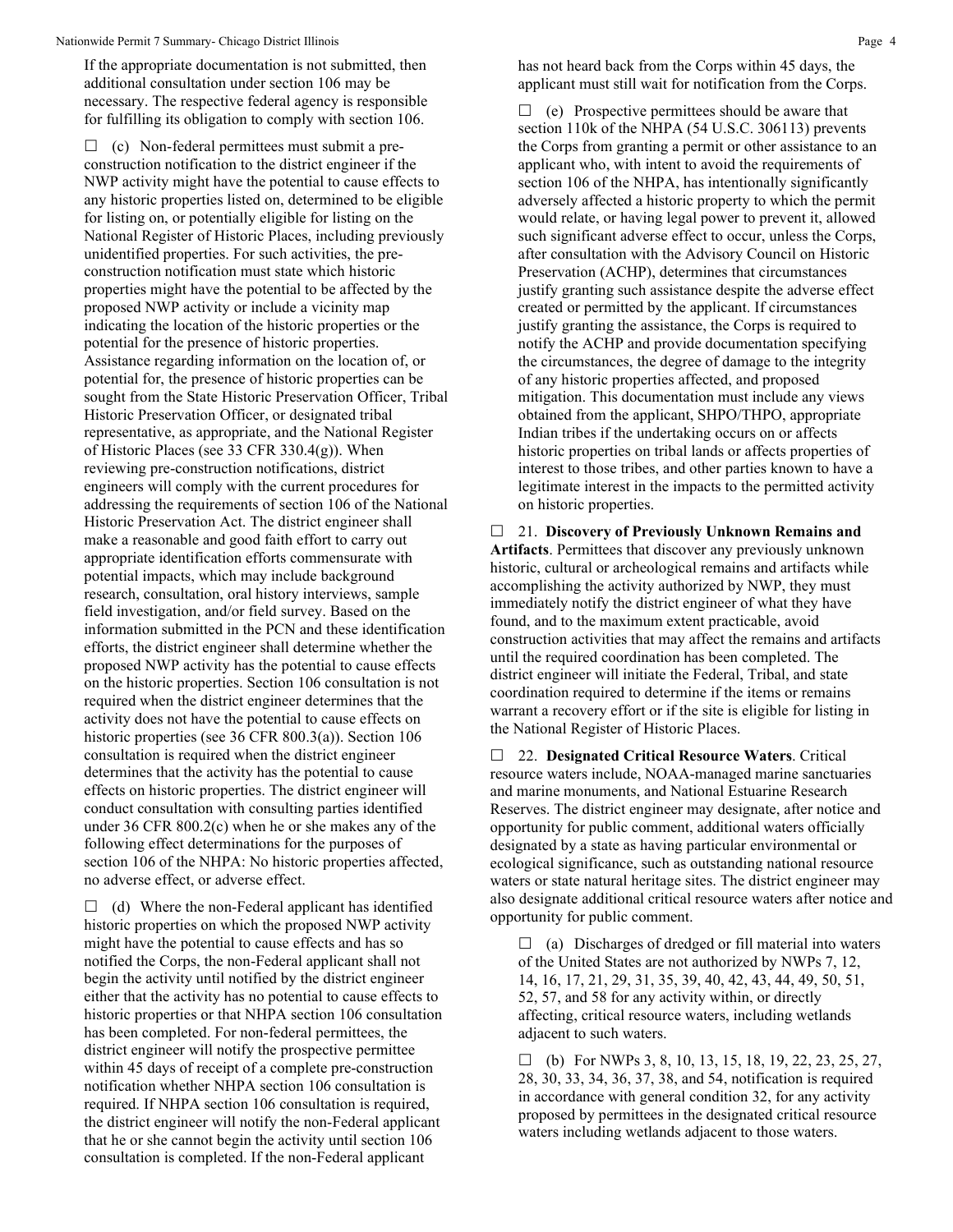The district engineer may authorize activities under these NWPs only after she or he determines that the impacts to the critical resource waters will be no more than minimal.

 23. **Mitigation**. The district engineer will consider the following factors when determining appropriate and practicable mitigation necessary to ensure that the individual and cumulative adverse environmental effects are no more than minimal:

 $\Box$  (a) The activity must be designed and constructed to avoid and minimize adverse effects, both temporary and permanent, to waters of the United States to the maximum extent practicable at the project site (i.e., on site).

 $\Box$  (b) Mitigation in all its forms (avoiding, minimizing, rectifying, reducing, or compensating for resource losses) will be required to the extent necessary to ensure that the individual and cumulative adverse environmental effects are no more than minimal.

 $\Box$  (c) Compensatory mitigation at a minimum one-forone ratio will be required for all wetland losses that exceed 1/10-acre and require pre-construction notification, unless the district engineer determines in writing that either some other form of mitigation would be more environmentally appropriate or the adverse environmental effects of the proposed activity are no more than minimal, and provides an activity-specific waiver of this requirement. For wetland losses of 1/10 acre or less that require pre-construction notification, the district engineer may determine on a case-by-case basis that compensatory mitigation is required to ensure that the activity results in only minimal adverse environmental effects.

 $\Box$  (d) Compensatory mitigation at a minimum one-forone ratio will be required for all losses of stream bed that exceed 3/100-acre and require pre-construction notification, unless the district engineer determines in writing that either some other form of mitigation would be more environmentally appropriate or the adverse environmental effects of the proposed activity are no more than minimal, and provides an activity-specific waiver of this requirement.

This compensatory mitigation requirement may be satisfied through the restoration or enhancement of riparian areas next to streams in accordance with paragraph (e) of this general condition. For losses of stream bed of 3/100-acre or less that require preconstruction notification, the district engineer may determine on a case-by-case basis that compensatory mitigation is required to ensure that the activity results in only minimal adverse environmental effects. Compensatory mitigation for losses of streams should be provided, if practicable, through stream rehabilitation, enhancement, or preservation, since streams are difficultto-replace resources (see  $33 \text{ CFR } 332.3(e)(3)$ ).

 $\Box$  (e) Compensatory mitigation plans for NWP activities in or near streams or other open waters will normally include a requirement for the restoration or enhancement, maintenance, and legal protection (e.g., conservation easements) of riparian areas next to open waters. In some cases, the restoration or

maintenance/protection of riparian areas may be the only compensatory mitigation required. If restoring riparian areas involves planting vegetation, only native species should be planted. The width of the required riparian area will address documented water quality or aquatic habitat loss concerns. Normally, the riparian area will be 25 to 50 feet wide on each side of the stream, but the district engineer may require slightly wider riparian areas to address documented water quality or habitat loss concerns. If it is not possible to restore or maintain/protect a riparian area on both sides of a stream, or if the waterbody is a lake or coastal waters, then restoring or maintaining/protecting a riparian area along a single bank or shoreline may be sufficient.

Where both wetlands and open waters exist on the project site, the district engineer will determine the appropriate compensatory mitigation (e.g., riparian areas and/or wetlands compensation) based on what is best for the aquatic environment on a watershed basis. In cases where riparian areas are determined to be the most appropriate form of minimization or compensatory mitigation, the district engineer may waive or reduce the requirement to provide wetland compensatory mitigation for wetland losses.

 $\Box$  (f) Compensatory mitigation projects provided to offset losses of aquatic resources must comply with the applicable provisions of 33 CFR part 332.

 $\Box$  (1) The prospective permittee is responsible for proposing an appropriate compensatory mitigation option if compensatory mitigation is necessary to ensure that the activity results in no more than minimal adverse environmental effects. For the NWPs, the preferred mechanism for providing compensatory mitigation is mitigation bank credits or in-lieu fee program credits (see 33 CFR 332.3(b)(2) and (3)). However, if an appropriate number and type of mitigation bank or in-lieu credits are not available at the time the PCN is submitted to the district engineer, the district engineer may approve the use of permittee-responsible mitigation.

 $\Box$  (2) The amount of compensatory mitigation required by the district engineer must be sufficient to ensure that the authorized activity results in no more than minimal individual and cumulative adverse environmental effects (see 33 CFR 330.1(e)(3)). (See also 33 CFR 332.3(f).)

 $\Box$  (3) Since the likelihood of success is greater and the impacts to potentially valuable uplands are reduced, aquatic resource restoration should be the first compensatory mitigation option considered for permittee-responsible mitigation.

 $\Box$  (4) If permittee-responsible mitigation is the proposed option, the prospective permittee is responsible for submitting a mitigation plan.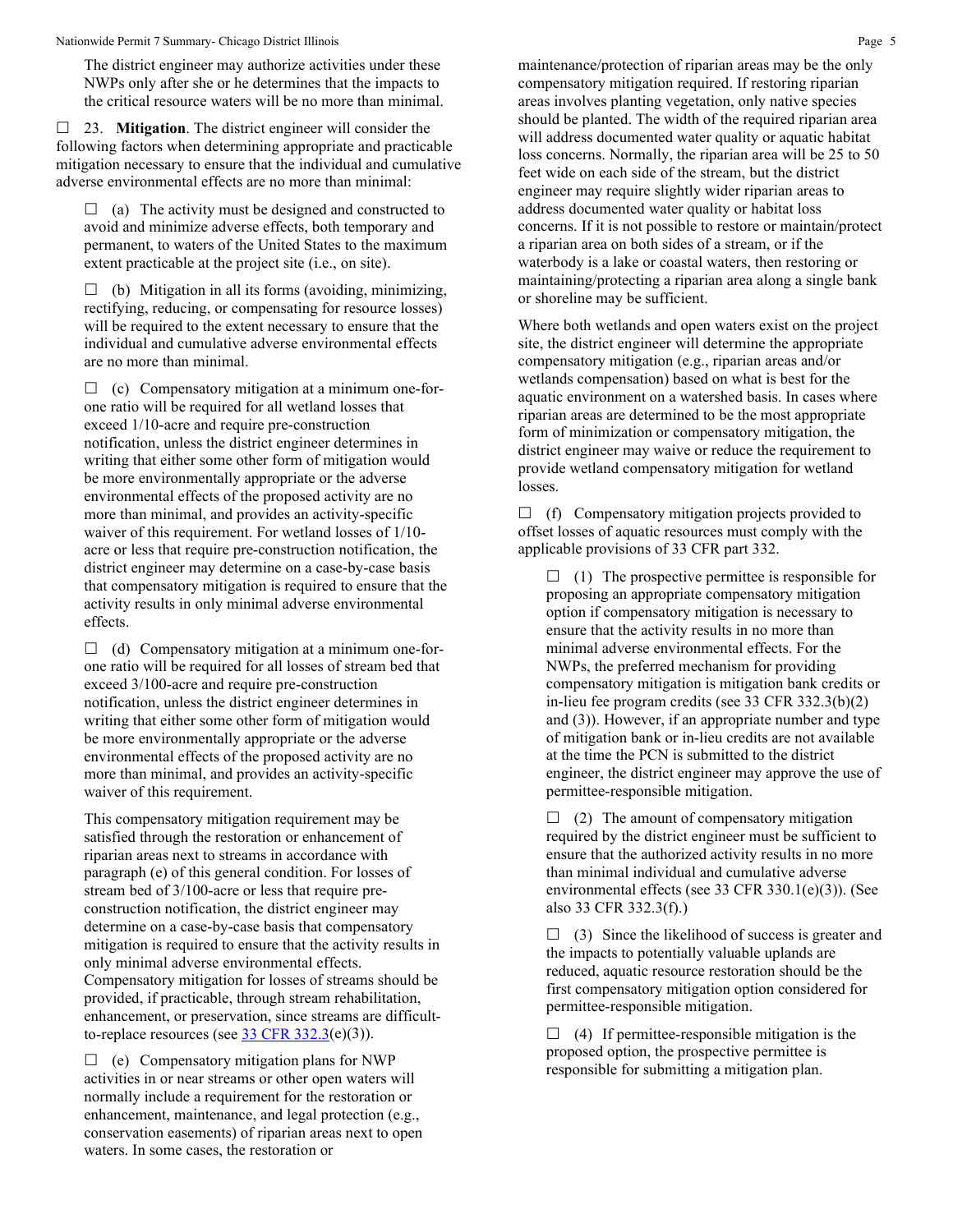A conceptual or detailed mitigation plan may be used by the district engineer to make the decision on the NWP verification request, but a final mitigation plan that addresses the applicable requirements of 33 CFR  $332.4(c)(2)$  through (14) must be approved by the district engineer before the permittee begins work in waters of the United States, unless the district engineer determines that prior approval of the final mitigation plan is not practicable or not necessary to ensure timely completion of the required compensatory mitigation (see 33 CFR 332.3(k)(3)).

 $\Box$  (5) If mitigation bank or in-lieu fee program credits are the proposed option, the mitigation plan needs to address only the baseline conditions at the impact site and the number of credits to be provided (see 33 CFR 332.4(c)(1)(ii)).

 $\Box$  (6) Compensatory mitigation requirements (e.g., resource type and amount to be provided as compensatory mitigation, site protection, ecological performance standards, monitoring requirements) may be addressed through conditions added to the NWP authorization, instead of components of a compensatory mitigation plan (see 33 CFR  $332.4(c)(1)(ii)$ ).

 $\Box$  (g) Compensatory mitigation will not be used to increase the acreage losses allowed by the acreage limits of the NWPs. For example, if an NWP has an acreage limit of 1/2-acre, it cannot be used to authorize any NWP activity resulting in the loss of greater than 1/2-acre of waters of the United States, even if compensatory mitigation is provided that replaces or restores some of the lost waters. However, compensatory mitigation can and should be used, as necessary, to ensure that an NWP activity already meeting the established acreage limits also satisfies the no more than minimal impact requirement for the NWPs.

 $\Box$  (h) Permittees may propose the use of mitigation banks, in-lieu fee programs, or permittee-responsible mitigation. When developing a compensatory mitigation proposal, the permittee must consider appropriate and practicable options consistent with the framework at 33 CFR 332.3(b).

For activities resulting in the loss of marine or estuarine resources, permittee-responsible mitigation may be environmentally preferable if there are no mitigation banks or in-lieu fee programs in the area that have marine or estuarine credits available for sale or transfer to the permittee. For permittee-responsible mitigation, the special conditions of the NWP verification must clearly indicate the party or parties responsible for the implementation and performance of the compensatory mitigation project, and, if required, its long-term management.

 $\Box$  (i) Where certain functions and services of waters of the United States are permanently adversely affected by a regulated activity, such as discharges of dredged or fill material into waters of the United States that will convert a forested or scrub-shrub wetland to a herbaceous wetland in a permanently maintained utility line right-of-way,

mitigation may be required to reduce the adverse environmental effects of the activity to the no more than minimal level.

 24**. Safety of Impoundment Structures**. To ensure that all impoundment structures are safely designed, the district engineer may require non-Federal applicants to demonstrate that the structures comply with established state dam safety criteria or have been designed by qualified persons. The district engineer may also require documentation that the design has been independently reviewed by similarly qualified persons, and appropriate modifications made to ensure safety.

25**. Water Quality**.

 $\Box$  (a) Where the certifying authority (state, authorized tribe, or EPA, as appropriate) has not previously certified compliance of an NWP with CWA section 401, a CWA section 401 water quality certification for the proposed discharge must be obtained or waived (see [33 CFR](https://www.federalregister.gov/select-citation/2021/01/13/33-CFR-330.4)  [330.4\(](https://www.federalregister.gov/select-citation/2021/01/13/33-CFR-330.4)c)). If the permittee cannot comply with all of the conditions of a water quality certification previously issued by certifying authority for the issuance of the NWP, then the permittee must obtain a water quality certification or waiver for the proposed discharge in order for the activity to be authorized by an NWP.

 $\Box$  (b) If the NWP activity requires pre-construction notification and the certifying authority has not previously certified compliance of an NWP with CWA section 401, the proposed discharge is not authorized by an NWP until water quality certification is obtained or waived. If the certifying authority issues a water quality certification for the proposed discharge, the permittee must submit a copy of the certification to the district engineer. The discharge is not authorized by an NWP until the district engineer has notified the permittee that the water quality certification requirement has been satisfied by the issuance of a water quality certification or a waiver.

 $\Box$  (c) The district engineer or certifying authority may require additional water quality management measures to ensure that the authorized activity does not result in more than minimal degradation of water quality.

 26**. Coastal Zone Management**. In coastal states where an NWP has not previously received a state coastal zone management consistency concurrence, an individual state coastal zone management consistency concurrence must be obtained, or a presumption of concurrence must occur (see 33 CFR 330.4(d)). If the permittee cannot comply with all of the conditions of a coastal zone management consistency concurrence previously issued by the state, then the permittee must obtain an individual coastal zone management consistency concurrence or presumption of concurrence in order for the activity to be authorized by NWP. The district engineer or a state may require additional measures to ensure that the authorized activity is consistent with state coastal zone management requirements.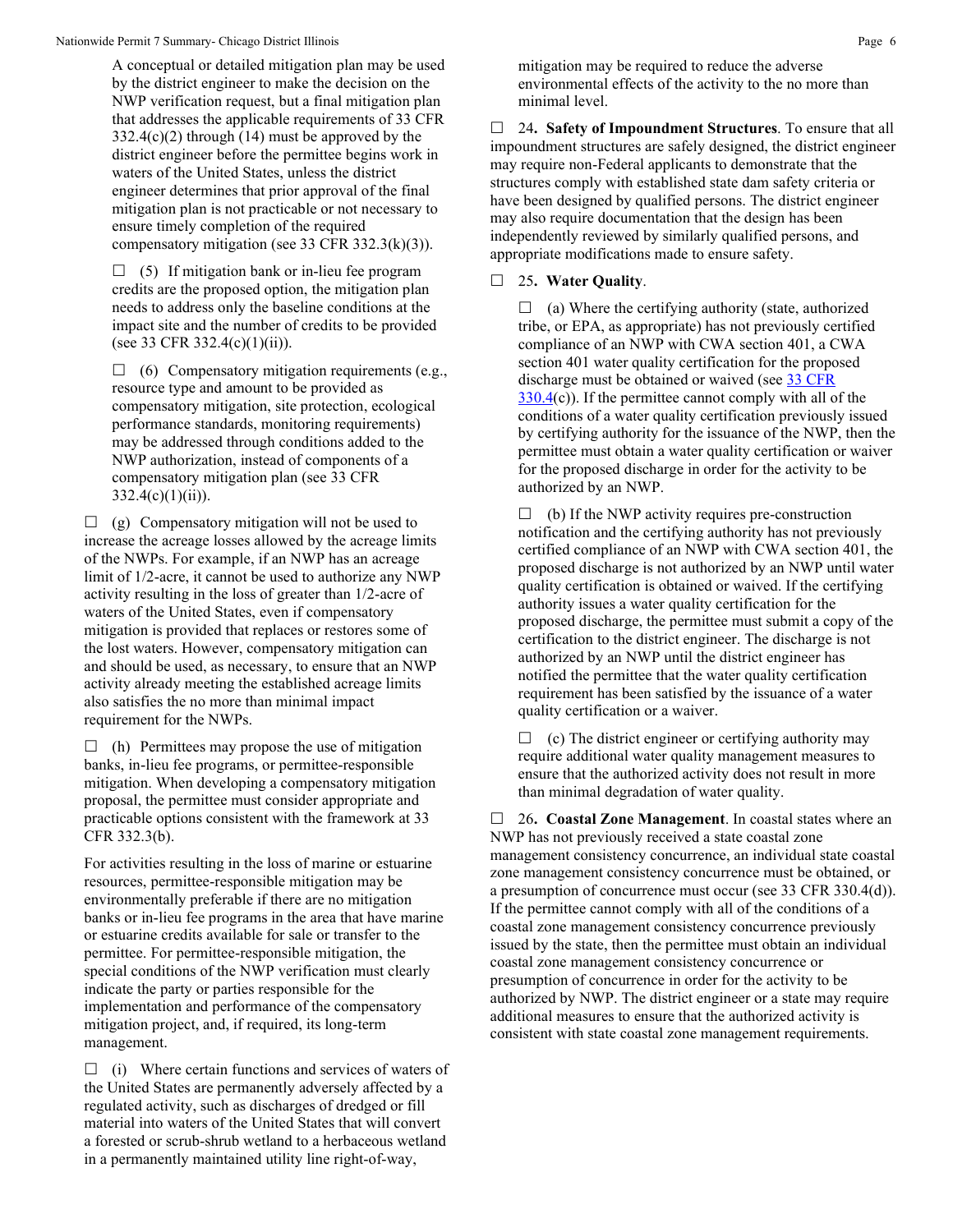#### Nationwide Permit 7 Summary- Chicago District Illinois **Page 7** Page 7

 27**. Regional and Case-By-Case Conditions**. The activity must comply with any regional conditions that may have been added by the Division Engineer (see 33 CFR 330.4(e)) and with any case specific conditions added by the Corps or by the state, Indian Tribe, or U.S. EPA in its CWA section 401 Water Quality Certification, or by the state in its Coastal Zone Management Act consistency determination.

 28**. Use of Multiple Nationwide Permits**. The use of more than one NWP for a single and complete project is authorized, subject to the following restrictions:

 $\Box$  (a) If only one of the NWPs used to authorize the single and complete project has a specified acreage limit, the acreage loss of waters of the United States cannot exceed the acreage limit of the NWP with the highest specified acreage limit. For example, if a road crossing over tidal waters is constructed under NWP 14, with associated bank stabilization authorized by NWP 13, the maximum acreage loss of waters of the United States for the total project cannot exceed 1/3-acre.

 $\Box$  (b) If one or more of the NWPs used to authorize the single and complete project has specified acreage limits, the acreage loss of waters of the United States authorized by those NWPs cannot exceed their respective specified acreage limits. For example, if a commercial development is constructed under NWP 39, and the single and complete project includes the filling of an upland ditch authorized by NWP 46, the maximum acreage loss of waters of the United States for the commercial development under NWP 39 cannot exceed 1/2-acre, and the total acreage loss of waters of United States due to the NWP 39 and 46 activities cannot exceed 1 acre.

 29**. Transfer of Nationwide Permit Verifications**. If the permittee sells the property associated with a nationwide permit verification, the permittee may transfer the nationwide permit verification to the new owner by submitting a letter to the appropriate Corps district office to validate the transfer. A copy of the nationwide permit verification must be attached to the letter, and the letter must contain the following statement and signature:

"When the structures or work authorized by this nationwide permit are still in existence at the time the property is transferred, the terms and conditions of this nationwide permit, including any special conditions, will continue to be binding on the new owner(s) of the property. To validate the transfer of this nationwide permit and the associated liabilities associated with compliance with its terms and conditions, have the transferee sign and date below."

#### (Transferee)

#### (Date)

□ 30. **Compliance Certification**. Each permittee who receives an NWP verification letter from the Corps must provide a signed certification documenting completion of the authorized activity and implementation of any required compensatory mitigation. The success of any required permittee-responsible mitigation, including the achievement of ecological performance standards, will be addressed separately by the district engineer. The Corps will provide the permittee the certification document with the NWP verification letter. The certification document will include:

 $\Box$  (a) A statement that the authorized activity was done in accordance with the NWP authorization, including any general, regional, or activity-specific conditions;

 $\Box$  (b) A statement that the implementation of any required compensatory mitigation was completed in accordance with the permit conditions. If credits from a mitigation bank or in-lieu fee program are used to satisfy the compensatory mitigation requirements, the certification must include the documentation required by 33 CFR 332.3(l)(3) to confirm that the permittee secured the appropriate number and resource type of credits; and

 $\Box$  (c) The signature of the permittee certifying the completion of the activity and mitigation.

The completed certification document must be submitted to the district engineer within 30 days of completion of the authorized activity or the implementation of any required compensatory mitigation, whichever occurs later.

 31**. Activities Affecting Structures or Works Built by the United States.** If an NWP activity also requires review by, or permission from, the Corps pursuant to 33 U.S.C. 408 because it will alter or temporarily or permanently occupy or use a U.S. Army Corps of Engineers (USACE) federally authorized Civil Works project (a "USACE project"), the prospective permittee must submit a pre-construction notification. See paragraph (b)(10) of general condition 32.

An activity that requires section 408 permission and/or review is not authorized by NWP until the appropriate Corps office issues the section 408 permission or completes its review to alter, occupy, or use the USACE project, and the district engineer issues a written NWP verification.

# 32**. Pre-Construction Notification**.

 $\Box$  (a) **Timing**. Where required by the terms of the NWP, the prospective permittee must notify the district engineer by submitting a pre-construction notification (PCN) as early as possible. The district engineer must determine if the PCN is complete within 30 calendar days of the date of receipt and, if the PCN is determined to be incomplete, notify the prospective permittee within that 30 day period to request the additional information necessary to make the PCN complete. The request must specify the information needed to make the PCN complete. As a general rule, district engineers will request additional information necessary to make the PCN complete only once. However, if the prospective permittee does not provide all of the requested information, then the district engineer will notify the prospective permittee that the PCN is still incomplete and the PCN review process will not commence until all of the requested information has been received by the district engineer. The prospective permittee shall not begin the activity until either: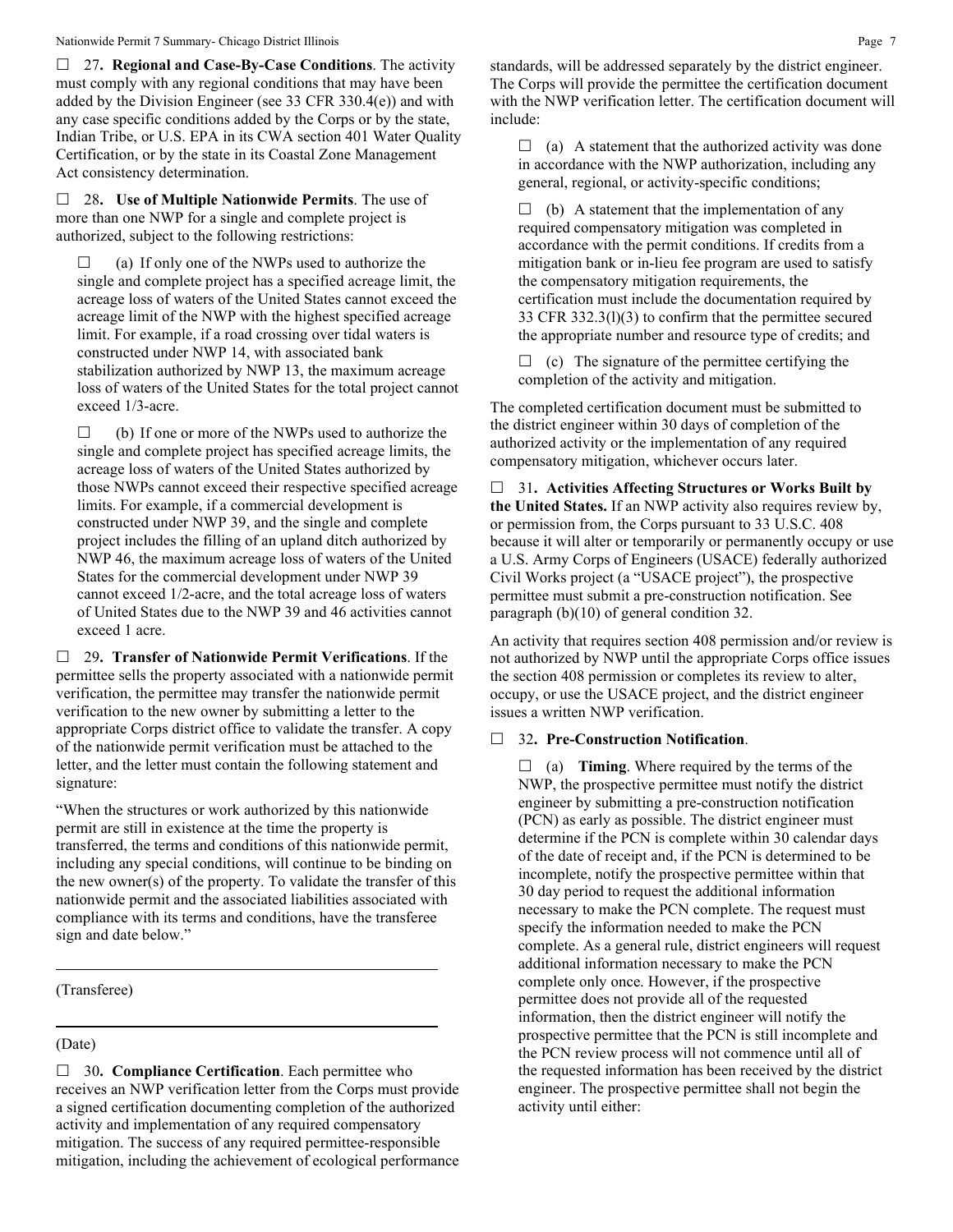$\Box$  (1) He or she is notified in writing by the district engineer that the activity may proceed under the NWP with any special conditions imposed by the district or division engineer; or

 $\Box$  (2) 45 calendar days have passed from the district engineer's receipt of the complete PCN and the prospective permittee has not received written notice from the district or division engineer. However, if the permittee was required to notify the Corps pursuant to general condition 18 that listed species or critical habitat might be affected or are in the vicinity of the activity, or to notify the Corps pursuant to general condition 20 that the activity might have the potential to cause effects to historic properties, the permittee cannot begin the activity until receiving written notification from the Corps that there is "no effect" on listed species or "no potential to cause effects" on historic properties, or that any consultation required under Section 7 of the Endangered Species Act (see 33 CFR 330.4(f)) and/or section 106 of the National Historic Preservation Act (see 33 CFR 330.4(g)) has been completed. If the proposed activity requires a written waiver to exceed specified limits of an NWP, the permittee may not begin the activity until the district engineer issues the waiver. If the district or division engineer notifies the permittee in writing that an individual permit is required within 45 calendar days of receipt of a complete PCN, the permittee cannot begin the activity until an individual permit has been obtained. Subsequently, the permittee's right to proceed under the NWP may be modified, suspended, or revoked only in accordance with the procedure set forth in 33 CFR 330.5(d)(2).

 (b) **Contents of Pre-Construction Notification**. The PCN must be in writing and include the following information:

 $\Box$  (1) Name, address and telephone numbers of the prospective permittee;

 $\Box$  (2) Location of the proposed activity;

 $\Box$  (3) Identify the specific NWP or NWP(s) the prospective permittee wants to use to authorize the proposed activity;

 $\Box$  (4) (i) A description of the proposed activity; the activity's purpose; direct and indirect adverse environmental effects the activity would cause, including the anticipated amount of loss of wetlands, other special aquatic sites, and other waters expected to result from the NWP activity, in acres, linear feet, or other appropriate unit of measure; a description of any proposed mitigation measures intended to reduce the adverse environmental effects caused by the proposed activity; and any other NWP(s), regional general permit(s), or individual permit(s) used or intended to be used to authorize any part of the proposed project or any related activity, including other separate and distant crossings for linear projects that require Department of the Army authorization but do not require pre-construction notification.

The description of the proposed activity and any proposed mitigation measures should be sufficiently detailed to allow the district engineer to determine that the adverse environmental effects of the activity will be no more than minimal and to determine the need for compensatory mitigation or other mitigation measures.

 $\Box$  (ii) For linear projects where one or more single and complete crossings require preconstruction notification, the PCN must include the quantity of anticipated losses of wetlands, other special aquatic sites, and other waters for each single and complete crossing of those wetlands, other special aquatic sites, and other waters (including those single and complete crossings authorized by NWP but do not require PCNs). This information will be used by the district engineer to evaluate the cumulative adverse environmental effects of the proposed linear project, and does not change those non-PCN NWP activities into NWP PCNs.

 $\Box$  (iii) Sketches should be provided when necessary to show that the activity complies with the terms of the NWP. (Sketches usually clarify the activity and when provided results in a quicker decision. Sketches should contain sufficient detail to provide an illustrative description of the proposed activity (e.g., a conceptual plan), but do not need to be detailed engineering plans);

 $\Box$  (5) The PCN must include a delineation of wetlands, other special aquatic sites, and other waters, such as lakes and ponds, perennial, and intermittent, on the project site. Wetland delineations must be prepared in accordance with the current method required by the Corps. The permittee may ask the Corps to delineate the special aquatic sites and other waters on the project site, but there may be a delay if the Corps does the delineation, especially if the project site is large or contains many wetlands, other special aquatic sites, and other waters. Furthermore, the 45-day period will not start until the delineation has been submitted to or completed by the Corps, as appropriate;

 $\Box$  (6) If the proposed activity will result in the loss of greater than 1/10-acre of wetlands or 3/100 acre of stream bed and a PCN is required, the prospective permittee must submit a statement describing how the mitigation requirement will be satisfied, or explaining why the adverse environmental effects are no more than minimal and why compensatory mitigation should not be required. As an alternative, the prospective permittee may submit a conceptual or detailed mitigation plan.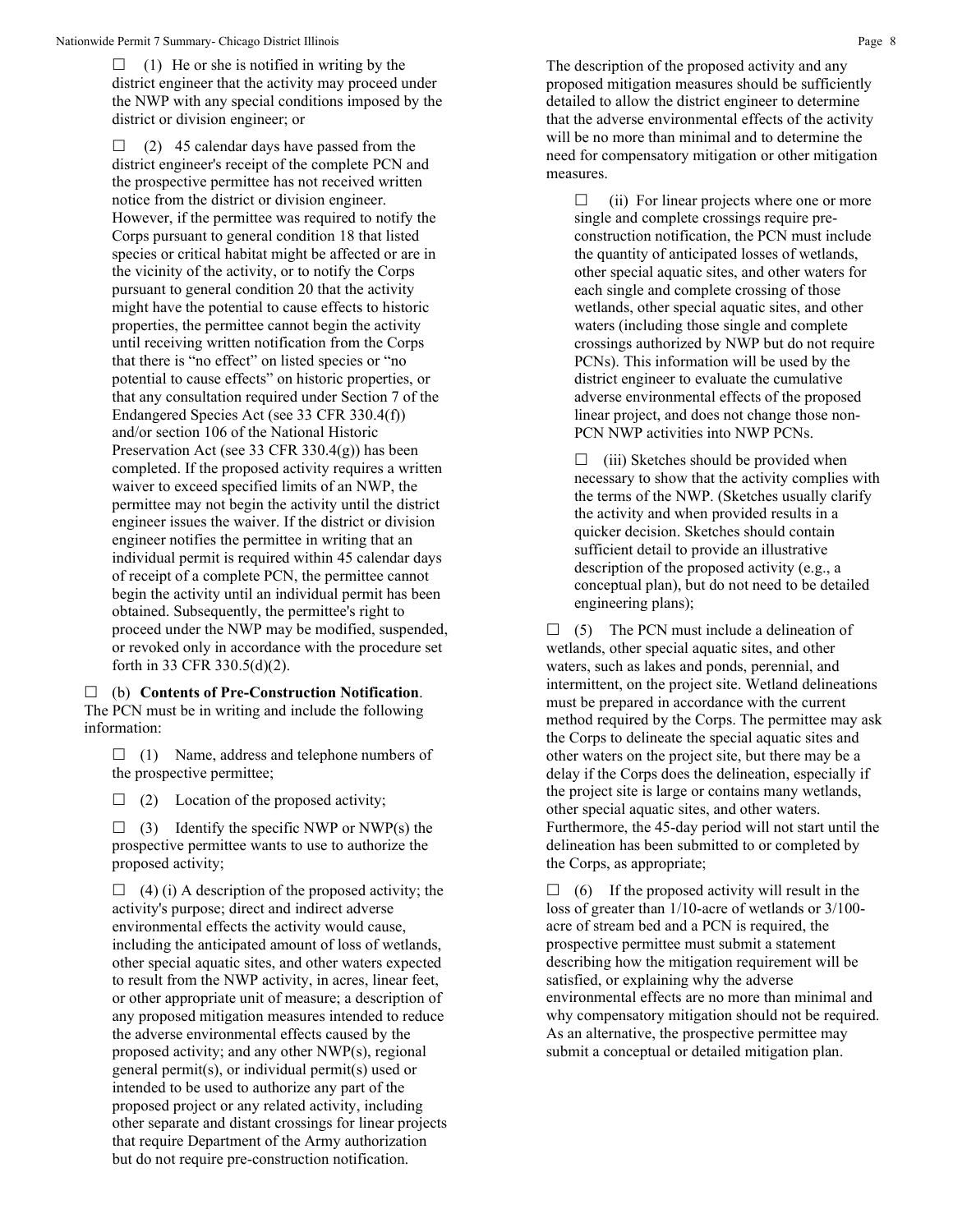$\Box$  (7) For non-federal permittees, if any listed species (or species proposed for listing) or designated critical habitat (or critical habitat proposed for such designation) might be affected or is in the vicinity of the activity, or if the activity is located in designated critical habitat (or critical habitat proposed for such designation), the PCN must include the name(s) of those endangered or threatened species (or species proposed for listing) that might be affected by the proposed activity or utilize the designated critical habitat (or critical habitat proposed for such designation) that might be affected by the proposed activity. For NWP activities that require pre-construction notification, Federal permittees must provide documentation demonstrating compliance with the Endangered Species Act;

 $\Box$  (8) For non-federal permittees, if the NWP activity might have the potential to cause effects to a historic property listed on, determined to be eligible for listing on, or potentially eligible for listing on, the National Register of Historic Places, the PCN must state which historic property might have the potential to be affected by the proposed activity or include a vicinity map indicating the location of the historic property. For NWP activities that require preconstruction notification, Federal permittees must provide documentation demonstrating compliance with section 106 of the National Historic Preservation Act;

 $\Box$  (9) For an activity that will occur in a component of the National Wild and Scenic River System, or in a river officially designated by Congress as a "study river" for possible inclusion in the system while the river is in an official study status, the PCN must identify the Wild and Scenic River or the "study river" (see general condition 16); and

 $\Box$  (10) For an NWP activity that requires permission from, or review by, the Corps pursuant to 33 U.S.C. 408 because it will alter or temporarily or permanently occupy or use a U.S. Army Corps of Engineers federally authorized civil works project, the pre-construction notification must include a statement confirming that the project proponent has submitted a written request for section 408 permission from, or review by, the Corps office having jurisdiction over that USACE project.

 (c) **Form of Pre-Construction Notification.** The nationwide permit pre-construction notification form (Form ENG 6082) should be used for NWP PCNs. A letter containing the required information may also be used. Applicants may provide electronic files of PCNs and supporting materials if the district engineer has established tools and procedures for electronic submittals.

(d) **Agency Coordination**:

 $\Box$  (1) The district engineer will consider any comments from Federal and state agencies concerning the proposed activity's compliance with the terms and conditions of the NWPs and the need for mitigation to reduce the activity's adverse environmental effects so that they are no more than minimal.

 $\Box$  (2) Agency coordination is required for:

i) All NWP activities that require preconstruction notification and result in the loss of greater than 1/2-acre of waters of the United States;

ii) NWP 13 activities in excess of 500 linear feet, fills greater than one cubic yard per running foot, or involve discharges of dredged or fill material into special aquatic sites; and

(iii) NWP 54 activities in excess of 500 linear feet, or that extend into the waterbody more than 30 feet from the mean low water line in tidal waters or the ordinary high water mark in the Great Lakes.

 $\Box$  (3) When agency coordination is required, the district engineer will immediately provide (e.g., via email, facsimile transmission, overnight mail, or other expeditious manner) a copy of the complete PCN to the appropriate Federal or state offices (FWS, state natural resource or water quality agency, EPA, and, if appropriate, the NMFS). With the exception of NWP 37, these agencies will have 10 calendar days from the date the material is transmitted to notify the district engineer via telephone, facsimile transmission, or email that they intend to provide substantive, site-specific comments. The comments must explain why the agency believes the adverse environmental effects will be more than minimal. If so contacted by an agency, the district engineer will wait an additional 15 calendar days before making a decision on the pre-construction notification. The district engineer will fully consider agency comments received within the specified time frame concerning the proposed activity's compliance with the terms and conditions of the NWPs, including the need for mitigation to ensure that the net adverse environmental effects of the proposed activity are no more than minimal. The district engineer will provide no response to the resource agency, except as provided below. The district engineer will indicate in the administrative record associated with each preconstruction notification that the resource agencies' concerns were considered. For NWP 37, the emergency watershed protection and rehabilitation activity may proceed immediately in cases where there is an unacceptable hazard to life or a significant loss of property or economic hardship will occur. The district engineer will consider any comments received to decide whether the NWP 37 authorization should be modified, suspended, or revoked in accordance with the procedures at 33 CFR 330.5.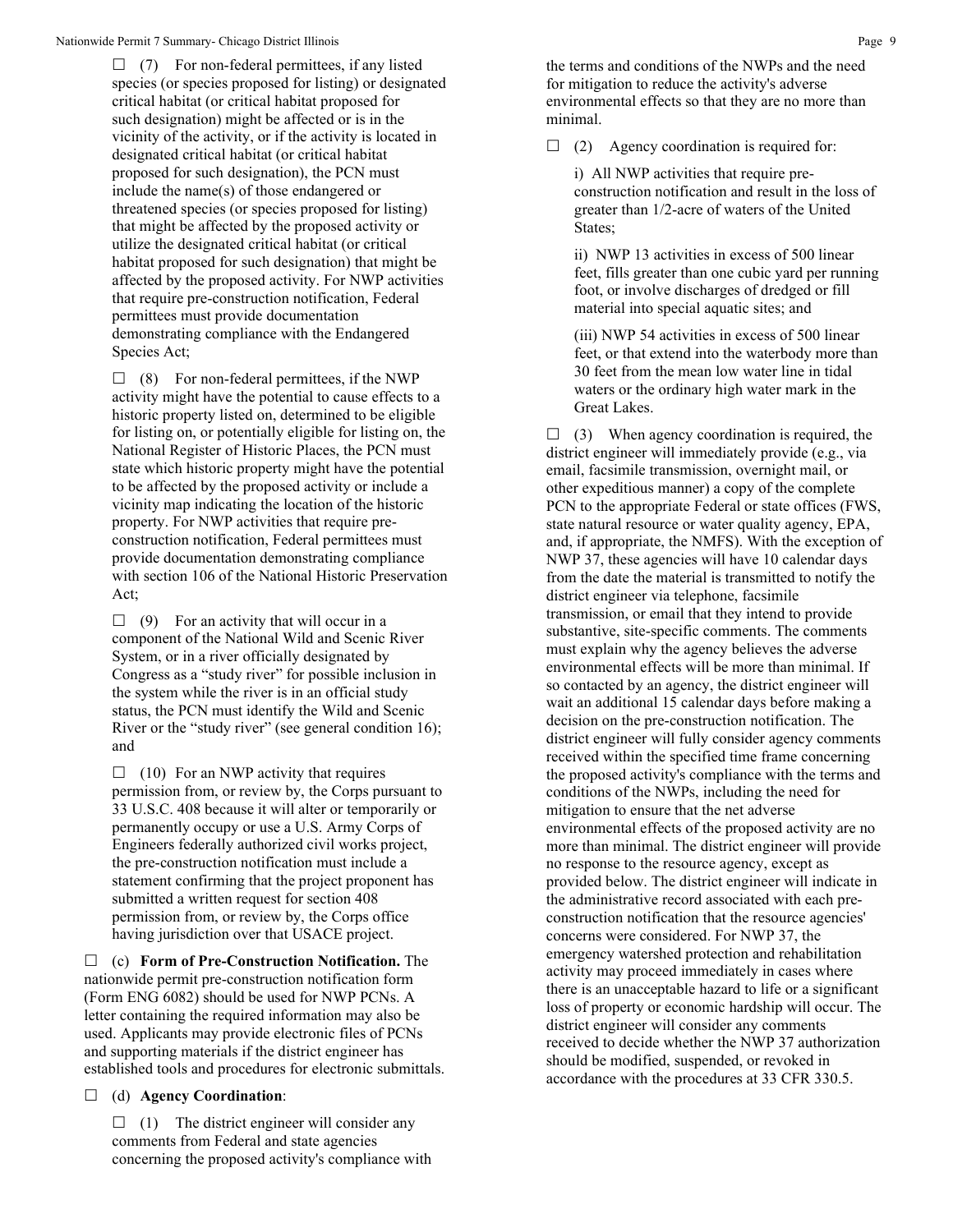$\Box$  (4) In cases of where the prospective permittee is not a Federal agency, the district engineer will provide a response to NMFS within 30 calendar days of receipt of any Essential Fish Habitat conservation recommendations, as required by section 305(b)(4)(B) of the Magnuson-Stevens Fishery Conservation and Management Act.

 $\Box$  (5) Applicants are encouraged to provide the Corps with either electronic files or multiple copies of pre-construction notifications to expedite agency coordination.

#### **C. District Engineer's Decision**

 $\Box$  1. In reviewing the PCN for the proposed activity, the district engineer will determine whether the activity authorized by the NWP will result in more than minimal individual or cumulative adverse environmental effects or may be contrary to the public interest. If a project proponent requests authorization by a specific NWP, the district engineer should issue the NWP verification for that activity if it meets the terms and conditions of that NWP, unless he or she determines, after considering mitigation, that the proposed activity will result in more than minimal individual and cumulative adverse effects on the aquatic environment and other aspects of the public interest and exercises discretionary authority to require an individual permit for the proposed activity. For a linear project, this determination will include an evaluation of the single and complete crossings of waters of the United States that require PCNs to determine whether they individually satisfy the terms and conditions of the NWP(s), as well as the cumulative effects caused by all of the crossings of waters of the United States authorized by NWP.

If an applicant requests a waiver of an applicable limit, as provided for in NWPs 13, 36, or 54, the district engineer will only grant the waiver upon a written determination that the NWP activity will result in only minimal individual and cumulative adverse environmental effects.

 $\Box$  2. When making minimal adverse environmental effects determinations the district engineer will consider the direct and indirect effects caused by the NWP activity. He or she will also consider the cumulative adverse environmental effects caused by activities authorized by NWP and whether those cumulative adverse environmental effects are no more than minimal. The district engineer will also consider site specific factors, such as the environmental setting in the vicinity of the NWP activity, the type of resource that will be affected by the NWP activity, the functions provided by the aquatic resources that will be affected by the NWP activity, the degree or magnitude to which the aquatic resources perform those functions, the extent that aquatic resource functions will be lost as a result of the NWP activity (e.g., partial or complete loss), the duration of the adverse effects (temporary or permanent), the importance of the aquatic resource functions to the region (e.g., watershed or ecoregion), and mitigation required by the district engineer. If an appropriate functional or condition assessment method is available and practicable to use, that assessment method may be used by the district engineer to assist in the minimal adverse environmental effects determination. The district engineer may add case-specific special conditions to the NWP authorization to address site-specific environmental concerns.

 $\Box$  3. If the proposed activity requires a PCN and will result in a loss of greater than 1/10-acre of wetlands or 3/100 acre of stream bed, the prospective permittee should submit a mitigation proposal with the PCN. Applicants may also propose compensatory mitigation for NWP activities with smaller impacts, or for impacts to other types of waters. The district engineer will consider any proposed compensatory mitigation or other mitigation measures the applicant has included in the proposal in determining whether the net adverse environmental effects of the proposed activity are no more than minimal. The compensatory mitigation proposal may be either conceptual or detailed. If the district engineer determines that the activity complies with the terms and conditions of the NWP and that the adverse environmental effects are no more than minimal, after considering mitigation, the district engineer will notify the permittee and include any activity-specific conditions in the NWP verification the district engineer deems necessary. Conditions for compensatory mitigation requirements must comply with the appropriate provisions at [33 CFR 332.3\(](https://www.federalregister.gov/select-citation/2021/01/13/33-CFR-332.3)k). The district engineer must approve the final mitigation plan before the permittee commences work in waters of the United States, unless the district engineer determines that prior approval of the final mitigation plan is not practicable or not necessary to ensure timely completion of the required compensatory mitigation. If the prospective permittee elects to submit a compensatory mitigation plan with the PCN, the district engineer will expeditiously review the proposed compensatory mitigation plan. The district engineer must review the proposed compensatory mitigation plan within 45 calendar days of receiving a complete PCN and determine whether the proposed mitigation would ensure that the NWP activity results in no more than minimal adverse environmental effects. If the net adverse environmental effects of the NWP activity (after consideration of the mitigation proposal) are determined by the district engineer to be no more than minimal, the district engineer will provide a timely written response to the applicant. The response will state that the NWP activity can proceed under the terms and conditions of the NWP, including any activity-specific conditions added to the NWP authorization by the district engineer.

 $\Box$  4. If the district engineer determines that the adverse environmental effects of the proposed activity are more than minimal, then the district engineer will notify the applicant either: (a) That the activity does not qualify for authorization under the NWP and instruct the applicant on the procedures to seek authorization under an individual permit; (b) that the activity is authorized under the NWP subject to the applicant's submission of a mitigation plan that would reduce the adverse environmental effects so that they are no more than minimal; or (c) that the activity is authorized under the NWP with specific modifications or conditions. Where the district engineer determines that mitigation is required to ensure no more than minimal adverse environmental effects, the activity will be authorized within the 45-day PCN period (unless additional time is required to comply with general conditions 18, 20, and/or 31), with activity-specific conditions that state the mitigation requirements. The authorization will include the necessary conceptual or detailed mitigation plan or a requirement that the applicant submit a mitigation plan that would reduce the adverse environmental effects so that they are no more than minimal.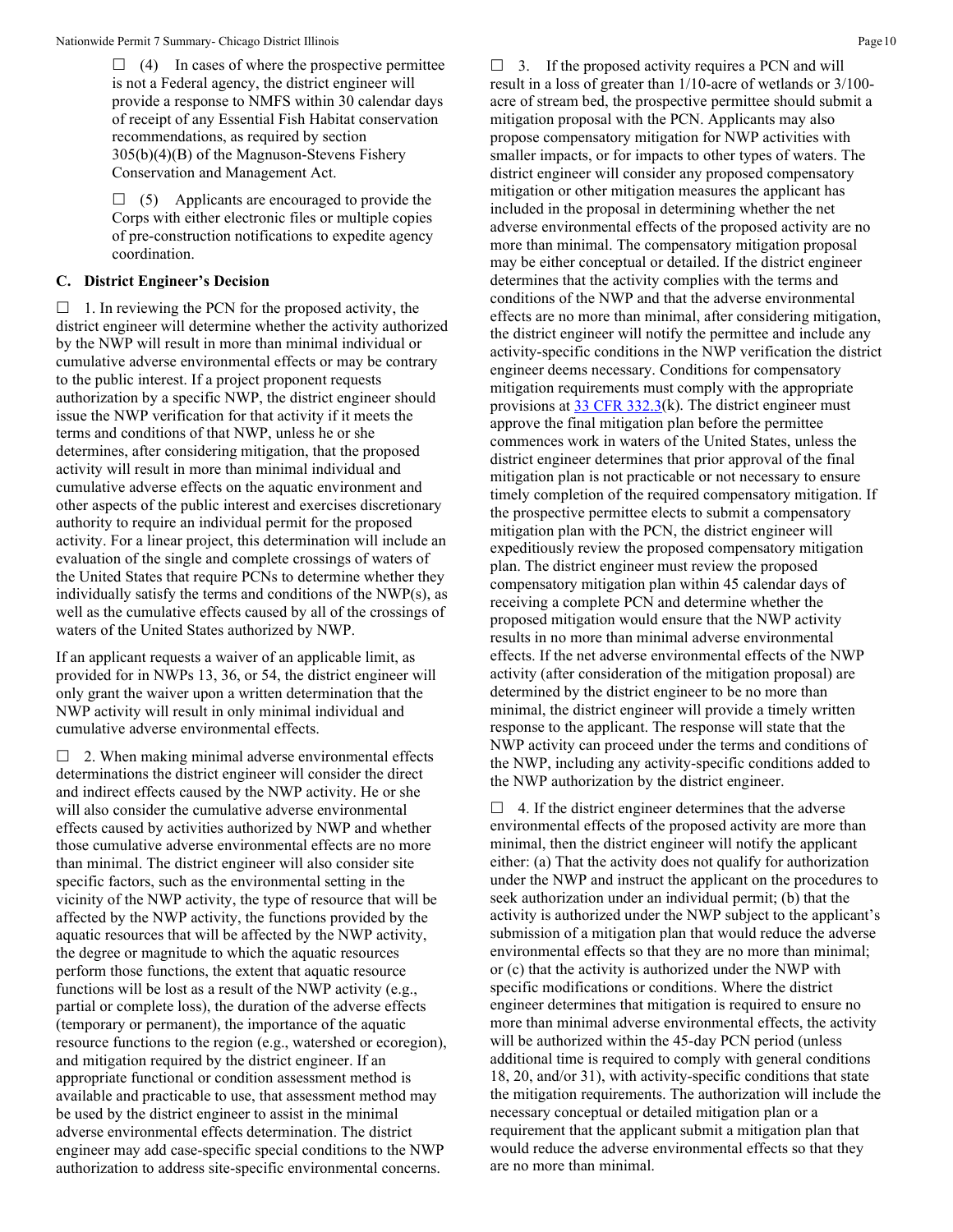#### Nationwide Permit 7 Summary- Chicago District Illinois **Page 11** and the state of the state of the Page 11 and the Permit 7 Summary- Chicago District Illinois **Page 11**

When compensatory mitigation is required, no work in waters of the United States may occur until the district engineer has approved a specific mitigation plan or has determined that prior approval of a final mitigation plan is not practicable or not necessary to ensure timely completion of the required compensatory mitigation.

#### D. **Further Information**

1. District engineers have authority to determine if an activity complies with the terms and conditions of an NWP.

2. NWPs do not obviate the need to obtain other federal, state, or local permits, approvals, or authorizations required by law.

3. NWPs do not grant any property rights or exclusive privileges.

4. NWPs do not authorize any injury to the property or rights of others.

5. NWPs do not authorize interference with any existing or proposed Federal project (see general condition 31).

#### E. **Definitions**

**Best management practices (BMPs)**: Policies, practices, procedures, or structures implemented to mitigate the adverse environmental effects on surface water quality resulting from development. BMPs are categorized as structural or nonstructural.

**Compensatory mitigation**: The restoration (re-establishment or rehabilitation), establishment (creation), enhancement, and/or in certain circumstances preservation of aquatic resources for the purposes of offsetting unavoidable adverse impacts which remain after all appropriate and practicable avoidance and minimization has been achieved.

**Currently serviceable**: Useable as is or with some maintenance, but not so degraded as to essentially require reconstruction.

**Direct effects**: Effects that are caused by the activity and occur at the same time and place.

**Discharge**: The term "discharge" means any discharge of dredged or fill material into waters of the United States.

**Ecological reference:** A model used to plan and design an aquatic habitat and riparian area restoration, enhancement, or establishment activity under NWP 27. An ecological reference may be based on the structure, functions, and dynamics of an aquatic habitat type or a riparian area type that currently exists in the region where the proposed NWP 27 activity is located. Alternatively, an ecological reference may be based on a conceptual model for the aquatic habitat type or riparian area type to be restored, enhanced, or established as a result of the proposed NWP 27 activity. An ecological reference takes into account the range of variation of the aquatic habitat type or riparian area type in the region.

**Enhancement**: The manipulation of the physical, chemical, or biological characteristics of an aquatic resource to heighten, intensify, or improve a specific aquatic resource function(s). Enhancement results in the gain of selected aquatic resource function(s), but may also lead to a decline in other aquatic resource function(s). Enhancement does not result in a gain in aquatic resource area.

**Establishment (creation):** The manipulation of the physical, chemical, or biological characteristics present to develop an aquatic resource that did not previously exist at an upland site. Establishment results in a gain in aquatic resource area.

**High Tide Line**: The line of intersection of the land with the water's surface at the maximum height reached by a rising tide. The high tide line may be determined, in the absence of actual data, by a line of oil or scum along shore objects, a more or less continuous deposit of fine shell or debris on the foreshore or berm, other physical markings or characteristics, vegetation lines, tidal gages, or other suitable means that delineate the general height reached by a rising tide. The line encompasses spring high tides and other high tides that occur with periodic frequency but does not include storm surges in which there is a departure from the normal or predicted reach of the tide due to the piling up of water against a coast by strong winds such as those accompanying a hurricane or other intense storm.

**Historic Property**: Any prehistoric or historic district, site (including archaeological site), building, structure, or other object included in, or eligible for inclusion in, the National Register of Historic Places maintained by the Secretary of the Interior. This term includes artifacts, records, and remains that are related to and located within such properties. The term includes properties of traditional religious and cultural importance to an Indian tribe or Native Hawaiian organization and that meet the National Register criteria (36 CFR part 60).

**Independent utility**: A test to determine what constitutes a single and complete non-linear project in the Corps Regulatory Program. A project is considered to have independent utility if it would be constructed absent the construction of other projects in the project area. Portions of a multi-phase project that depend upon other phases of the project do not have independent utility. Phases of a project that would be constructed even if the other phases were not built can be considered as separate single and complete projects with independent utility.

**Indirect effects**: Effects that are caused by the activity and are later in time or farther removed in distance, but are still reasonably foreseeable.

**Loss of waters of the United States**: Waters of the United States that are permanently adversely affected by filling, flooding, excavation, or drainage because of the regulated activity. The loss of stream bed includes the acres of stream bed that are permanently adversely affected by filling or excavation because of the regulated activity. Permanent adverse effects include permanent discharges of dredged or fill material that change an aquatic area to dry land, increase the bottom elevation of a waterbody, or change the use of a waterbody. The acreage of loss of waters of the United States is a threshold measurement of the impact to jurisdictional waters for determining whether a project may qualify for an NWP; it is not a net threshold that is calculated after considering compensatory mitigation that may be used to offset losses of aquatic functions and services. Waters of the United States temporarily filled, flooded, excavated, or drained, but restored to pre-construction contours and elevations after construction, are not included in the measurement of loss of waters of the United States.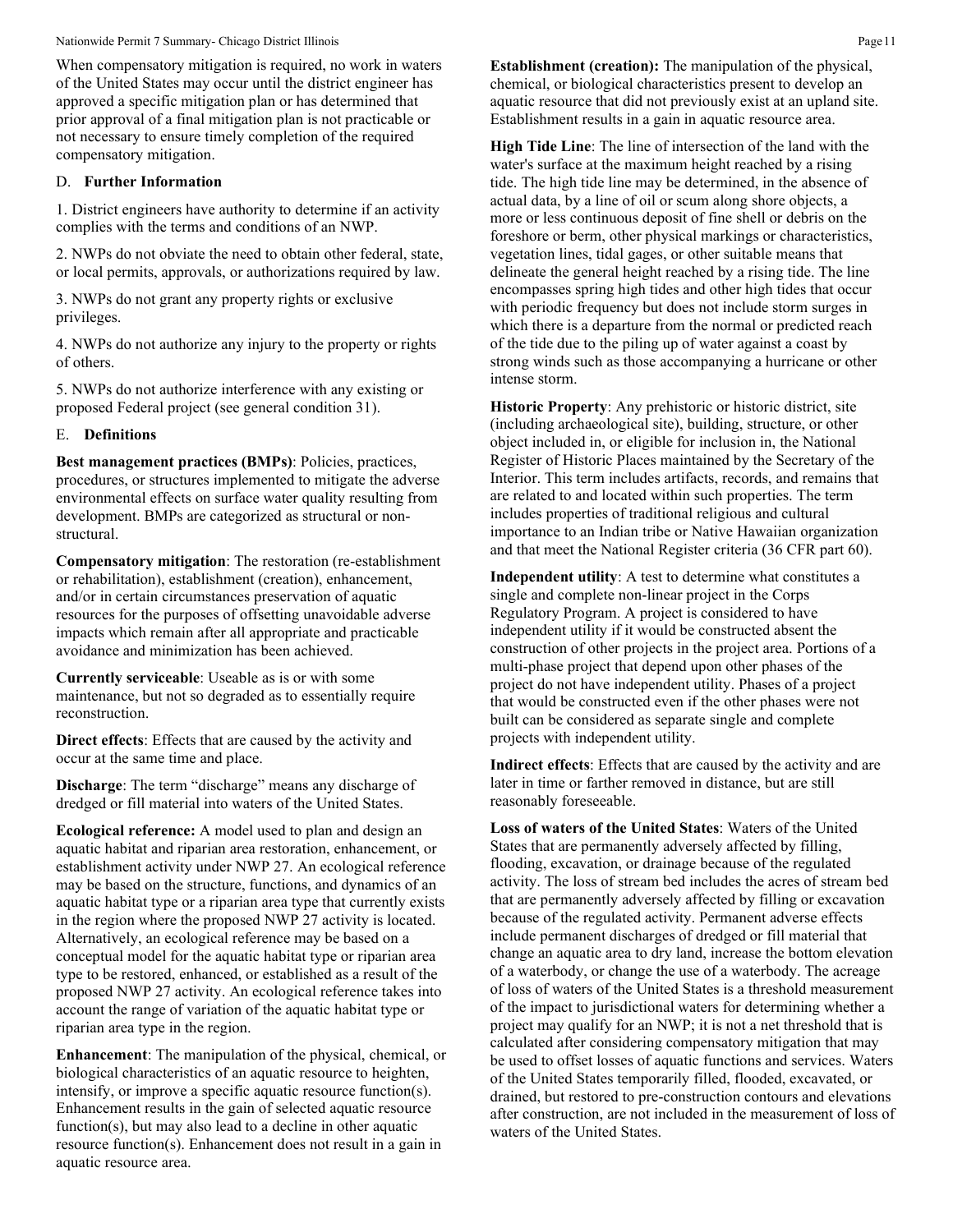#### Nationwide Permit 7 Summary- Chicago District Illinois **Page 12** Page 12

Impacts resulting from activities that do not require Department of the Army authorization, such as activities eligible for exemptions under section 404(f) of the Clean Water Act, are not considered when calculating the loss of waters of the United States.

**Navigable waters:** Waters subject to section 10 of the Rivers and Harbors Act of 1899. These waters are defined at 33 CFR part 329.

**Non-tidal wetland**: A non-tidal wetland is a wetland that is not subject to the ebb and flow of tidal waters. Non-tidal wetlands contiguous to tidal Start Printed Page 57394waters are located landward of the high tide line (i.e., spring high tide line).

**Open water**: For purposes of the NWPs, an open water is any area that in a year with normal patterns of precipitation has water flowing or standing above ground to the extent that an ordinary high water mark can be determined. Aquatic vegetation within the area of flowing or standing water is either non-emergent, sparse, or absent. Vegetated shallows are considered to be open waters. Examples of "open waters" include rivers, streams, lakes, and ponds.

**Ordinary High Water Mark**: The term ordinary high water mark means that line on the shore established by the fluctuations of water and indicated by physical characteristics such as a clear, natural line impressed on the bank, shelving, changes in the character of soil, destruction of terrestrial vegetation, the presence of litter and debris, or other appropriate means that consider the characteristics of the surrounding areas.

**Perennial stream**: A perennial stream has surface water flowing continuously year-round during a typical year.

**Practicable**: Available and capable of being done after taking into consideration cost, existing technology, and logistics in light of overall project purposes.

**Pre-construction notification:** A request submitted by the project proponent to the Corps for confirmation that a particular activity is authorized by nationwide permit. The request may be a permit application, letter, or similar document that includes information about the proposed work and its anticipated environmental effects. Pre-construction notification may be required by the terms and conditions of a nationwide permit, or by regional conditions. A preconstruction notification may be voluntarily submitted in cases where pre-construction notification is not required and the project proponent wants confirmation that the activity is authorized by nationwide permit.

**Preservation**: The removal of a threat to, or preventing the decline of, aquatic resources by an action in or near those aquatic resources. This term includes activities commonly associated with the protection and maintenance of aquatic resources through the implementation of appropriate legal and physical mechanisms. Preservation does not result in a gain of aquatic resource area or functions.

**Re-establishment**: The manipulation of the physical, chemical, or biological characteristics of a site with the goal of returning natural/historic functions to a former aquatic resource. Re-establishment results in rebuilding a former aquatic resource and results in a gain in aquatic resource area and functions.

**Rehabilitation**: The manipulation of the physical, chemical, or biological characteristics of a site with the goal of repairing natural/historic functions to a degraded aquatic resource. Rehabilitation results in a gain in aquatic resource function, but does not result in a gain in aquatic resource area.

**Restoration**: The manipulation of the physical, chemical, or biological characteristics of a site with the goal of returning natural/historic functions to a former or degraded aquatic resource. For the purpose of tracking net gains in aquatic resource area, restoration is divided into two categories: Reestablishment and rehabilitation.

**Riffle and pool complex**: Riffle and pool complexes are special aquatic sites under the 404(b)(1) Guidelines. Riffle and pool complexes sometimes characterize steep gradient sections of streams. Such stream sections are recognizable by their hydraulic characteristics. The rapid movement of water over a course substrate in riffles results in a rough flow, a turbulent surface, and high dissolved oxygen levels in the water. Pools are deeper areas associated with riffles. A slower stream velocity, a streaming flow, a smooth surface, and a finer substrate characterize pools.

**Riparian areas**: Riparian areas are lands next to streams, lakes, and estuarine-marine shorelines. Riparian areas are transitional between terrestrial and aquatic ecosystems, through which surface and subsurface hydrology connects riverine, lacustrine, estuarine, and marine waters with their adjacent wetlands, non-wetland waters, or uplands. Riparian areas provide a variety of ecological functions and services and help improve or maintain local water quality. (See general condition 23.)

**Shellfish seeding**: The placement of shellfish seed and/or suitable substrate to increase shellfish production. Shellfish seed consists of immature individual shellfish or individual shellfish attached to shells or shell fragments (i.e., spat on shell). Suitable substrate may consist of shellfish shells, shell fragments, or other appropriate materials placed into waters for shellfish habitat.

**Single and complete linear project:** A linear project is a project constructed for the purpose of getting people, goods, or services from a point of origin to a terminal point, which often involves multiple crossings of one or more waterbodies at separate and distant locations. The term "single and complete project" is defined as that portion of the total linear project proposed or accomplished by one owner/developer or partnership or other association of owners/developers that includes all crossings of a single water of the United States (i.e., a single waterbody) at a specific location. For linear projects crossing a single or multiple waterbodies several times at separate and distant locations, each crossing is considered a single and complete project for purposes of NWP authorization.